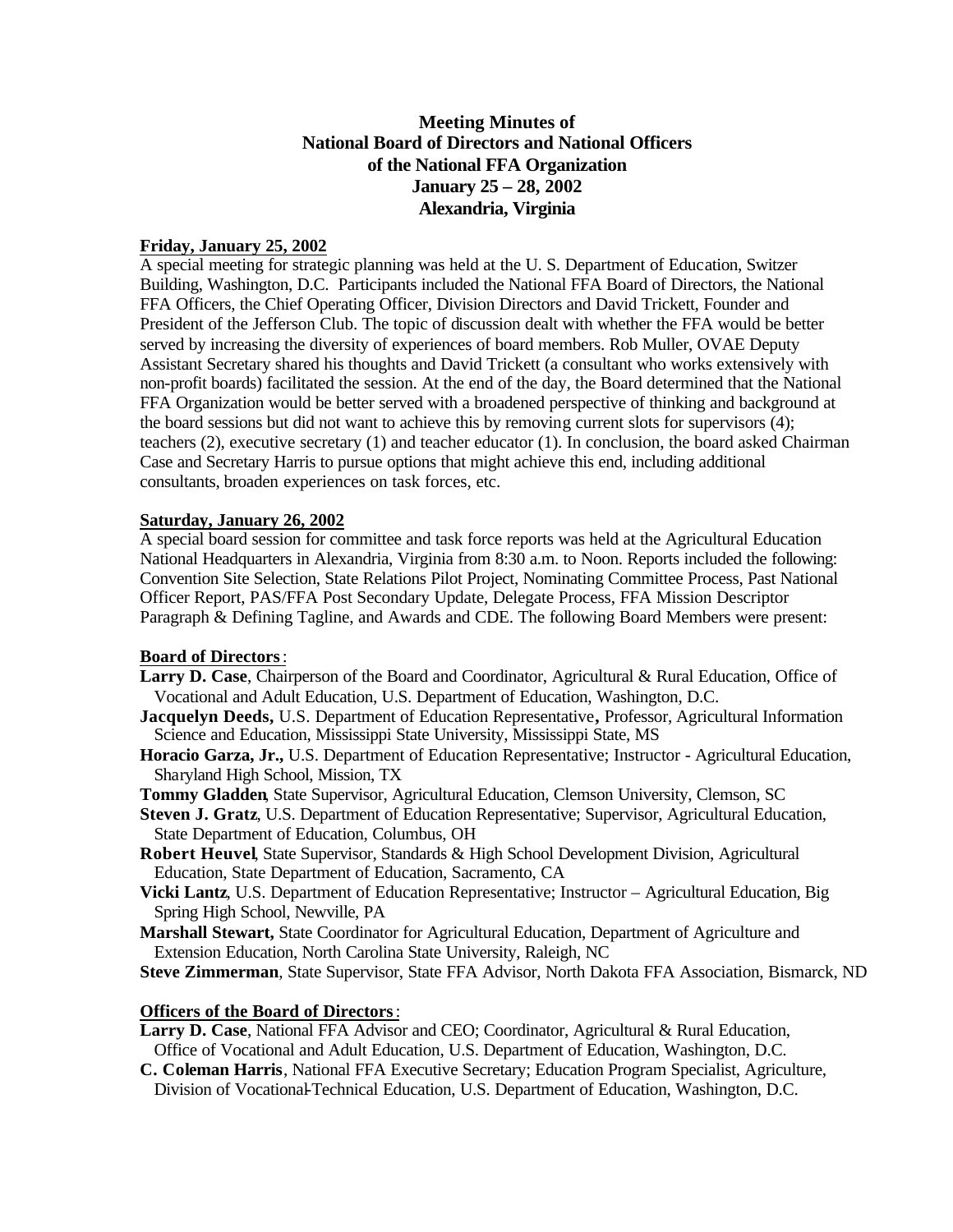**Marion Fletcher**, National FFA Treasurer; Supervisor for Agricultural Education, State Department of Education, Little Rock, AR

### **Board of National FFA Officers**:

**Dane White**, National FFA President, Eureka, CA **Robin Niehaus**, National FFA Secretary, Hillsboro, IL **Amber Haugland**, National FFA Vice President, Central Region, Ambrose, ND **Elio Chiarelli, Jr.**, National FFA Vice President, Eastern Region, McDonald, PA **Barrett Keene** , National FFA Vice President, Southern Region, Plant City, FL **Abbie Kammerzell**, National FFA Vice President, Western Region, Colfax, WA

### **Consultants to the Board:**

**David Lawver,** Consultant (AAAE), Texas Tech University, Lubbock, TX **W. Wade Miller**, Consultant (AAAE), Iowa State University, Ames, IA **Jack Elliot**, Consultant (AAAE), The University of Arizona, Dept. of Agricultural Education, Tucson, AZ **Sarah Osborn We lty**, Consultant (NAAE President-Elect), Ag Education Instructor, Walkersville High School, Walkersville, MD

**Roger H. Teeple** , Consultant (NAAE), Charles D. Owen High School, Black Mountain, NC **Chuck Stranberg**, Consultant (NAAE), Teacher Educator, Ridgewater College, Litchfield, MN **Jim Allsup**, Consultant (Past President, National FFA Alumni Council), Robstown, TX **Cindy Ettestad**, Consultant (President, National FFA Alumni Council), Molalla, OR **Trent McKnight**, Consultant (Past National Officer), Throckmorton, TX

### **Others present for all or portions of the meeting:**

**Patricia L. Natusch,** Administrator**/**State FFA Executive Secretary, Connecticut FFA Foundation, Coventry, CT

**Bernie Staller**, Chief Operating Officer, National FFA Organization and National FFA Foundation, Indianapolis, IN

**Tom Kapostasy,** Director, Business Services Division, National FFA Organization, Indianapolis, IN **Anna Melodia**, Director, Education Division, National FFA Organization, Indianapolis, IN

**Kent Schescke**, Director, Development and Partnerships Division, National FFA Organization, Indianapolis, IN

**Mark Leitman,** Executive Director, The National Council for Agricultural Education, Alexandria, VA **Jay Jackman,** Executive Director, National Association of Agricultural Educators, Alexandria, VA

Committee meetings were held at the Agricultural Education National Headquarters in Alexandria, Virginia from 1:00 p.m. to 3:00 p.m. This session included the following meetings: Finance, Policy, Constitution and Bylaws, (both Standing Committees) and a Special Committee – 75<sup>th</sup> National FFA Anniversary.

The meeting of the Board of Directors and National Officers of the National FFA Organization was called to order at 3:30 p.m., by the National FFA president, Dane White.

## 1. **Call To Order**

President Dane White called the First Session to order.

## 2. **Reflections**

Elio Chiarelli, Jr. led reflections.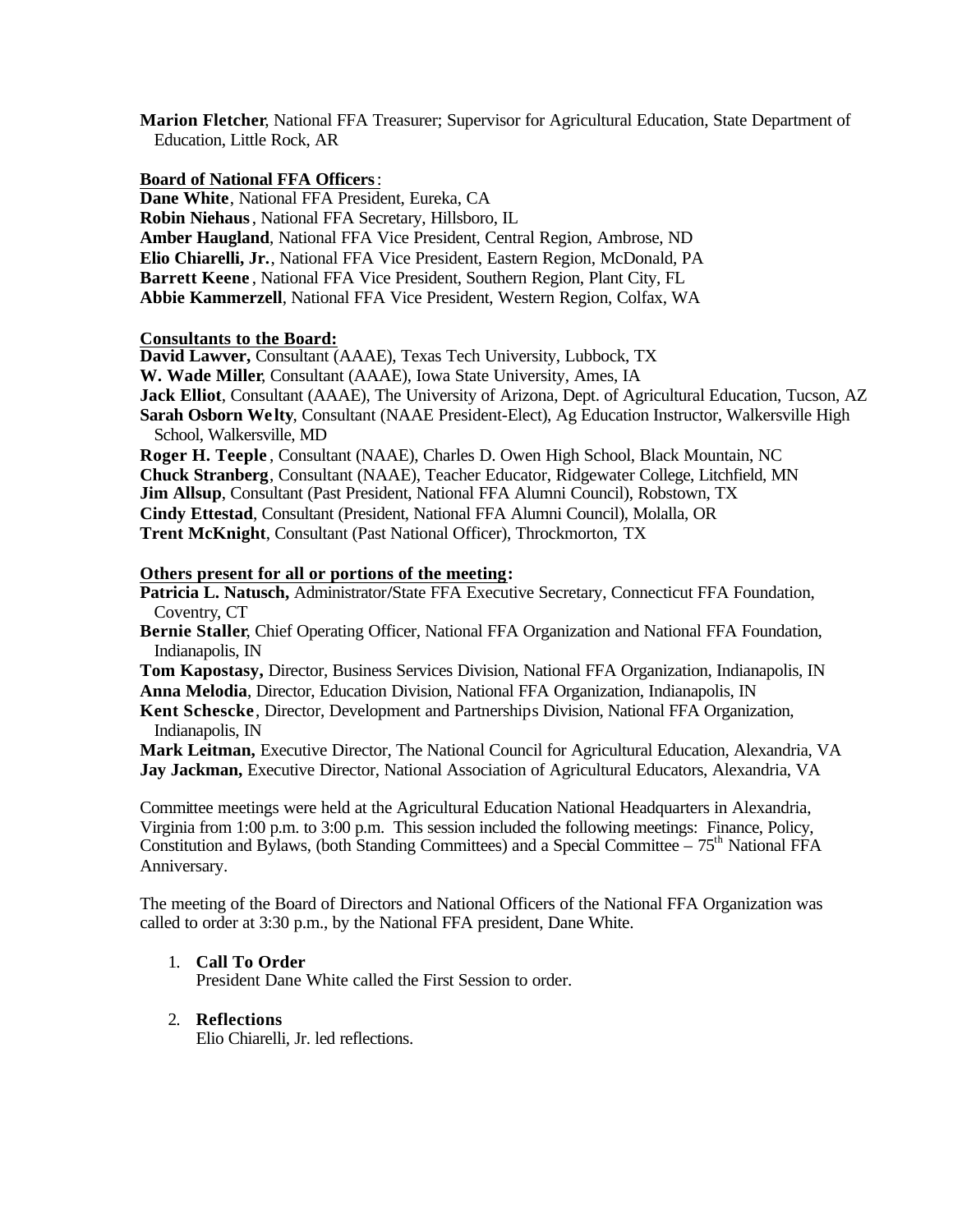## 3. **Greetings from ACTE**

Janet Bray, Executive Director of ACTE, offered greetings on behalf of Dianne Mondry, ACTE President. She welcomed the board to the ACTE Headquarters and expressed her willingness to work together on issues facing vocational education and those in the agricultural education arena.

## 4. **Seating of New Board Members and Consultants**

Chairperson Case introduced the 2001-2002 National Officer Team, Past National President Trent McKnight, David Lawver, Pam Jumper, Chuck Stranberg, Roger Teeple and Patricia Natusch. All were welcomed with a round of applause.

## 5. **Review of Board Operating Procedures**

Chairperson Case indicated that an orientation had been held for new consultants and trustees on the previous evening and asked if anyone had any questions regarding operating procedures.

## 6. **Review and Adjustments to the Agenda**

- Addition of the National Officers' Report
- Consultant Report(s)
- Research Committee will meet immediately after today's session.

## 7. **Approval of Minutes**

**MOTION: Moved by** Robin Niehaus (Bob Heuvel), seconded by Abbie Kammerzell (Vicki Lantz) **and carried** to approve the October 2001 minutes as presented.

## 8. **National Officer Report**

Dane White presented the vision and mission developed by the team:

**Vision**: Our Flame of Excellence is fueled by our family, friends, faith, and agriculture. Our hearts are at the center of everything we do, and we strive to show service, integrity, leadership, growth, and unity through our actions. We also hope to help others find their own flame of excellence.

**Mission**: "We dedicate our year of service to instilling a passion for excellence in all people by sharing our hearts and leading by example as a role model, agvocate, and friend."

Other members of the team updated the board on their activities and training since their election in October. Following the board meeting, the National Officers go to Experience State. Abbie and Barrett travel to South Carolina, Amber and Dane to Pennsylvania, and Robin and Elio to Wisconsin.

**MOTION: Moved by** Jacque Deeds, seconded by Tommy Gladden **and carried** to accept the National Officer report and wish them well for their trip to Japan.

## 9. **Consultant Report (s)**

• President-Elect Sarah Osborn Welty reported for NAAE. The 2000-01 NAAE Annual Report and instructional materials for "Saving the Planet with Pesticides and Plastic" are now online. February 6-10, 2002 is the timeframe for the NAAE Board meeting in Indianapolis, Indiana and the NAAE Convention will be held December 10-14, 2002 in Las Vegas, Nevada. Work to oppose School Environment Protection Act (SEPA) continues. Proponents are trying to attach their amendment to the farm bill.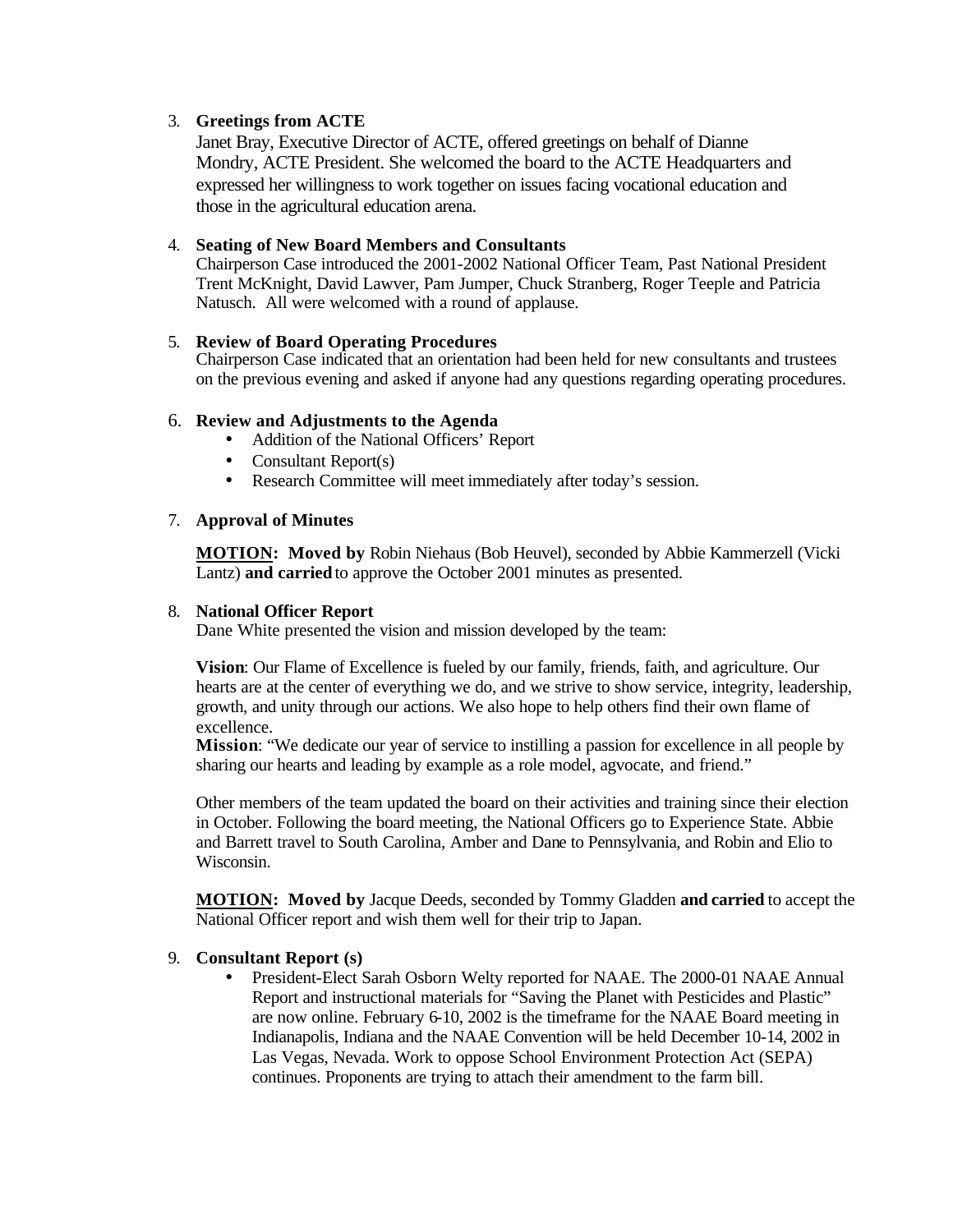10. **Appointment of Nomination Committee for Selection of Governing Committee and Foundation Trustees' Board Representatives**

Dr. Case appointed Tommy Gladden, Vicki Lantz and Steve Gratz to serve on the Nominating Committee for the selection of Governing Committee and Foundation Trustees' Board Representatives.

#### 11. **Report of National FFA Treasurer**

Marion Fletcher reviewed the audit submitted by Olive & Baird, Kurtz & Dobson, LLP and discussed the current financial status of the organization.

Bernie Staller noted some negative trends that are of concern: sales are down thru December; Computer AIM project going over budget; Foundation donations for the AIM project are currently at \$830,000…not \$1.6 million that was projected; and WLC attendance in Washington, DC is questionable following the national tragedy of September  $11<sup>th</sup>$ ; and the stock market is down. He noted that he has held the expenditure for artwork at the FFA Center until the financials are more stable.

**MOTION: Moved by** Barrett Keene (Marshall Stewart), seconded by Amber Haugland (Steve Zimmerman) **and carried** to accept the report of the National FFA Treasurer. (*Attachment 1*)

#### 12. **Program Development and Direction**

Bernie Staller summarized the procedure for Program Development and Direction presentations beginning with Tom Kapostasy, Division Director for Information Services and for Business Services.

Tom Kapostasy reviewed the organizational structure and recent personnel changes for the Business Services Division. He spoke about the strategic priority areas results during 2000- 2001; several wins including membership online pilot; a monitored discussion forum to members and advisors on the Internet; an improved media kit to local media for national convention coverage and a separate media area in the website; and an enhanced advisor's CD-ROM making it usable in more school environments. Finally, he requested feedback from the board regarding the question of contracting with an overseas firm for the manufacture of the FFA jacket to accommodate peak season needs which the current provider is struggling to meet. After considerable discussion, it was decided that this would be an excellent question to present to the delegates.

#### **Session Adjourned at 4:35 p.m.**

### **Sunday, January 27, 2002**

The meeting reconvened at 1:00 p.m. at the Ag Education Headquarters in Alexandria, Virginia

Anna Melodia, Division Director for Educational Programs, followed with an update of activities and programs in the Education Division. Her report highlighted the following: management structure revisions and transitions (including National FFA Convention; national officer roles and responsibilities; and collegiate programs now within the Education Division); achievements in the key strategic priority areas; convention, global opportunities and a lively discussion on diversity.

**MOTION: Moved by** Elio Chiarelli, Jr. (Jacque Deeds), seconded by Abbie Kammerzell (Steve Zimmerman) **and carried** to seek project funding for Team Ag Ed/Globe initiative to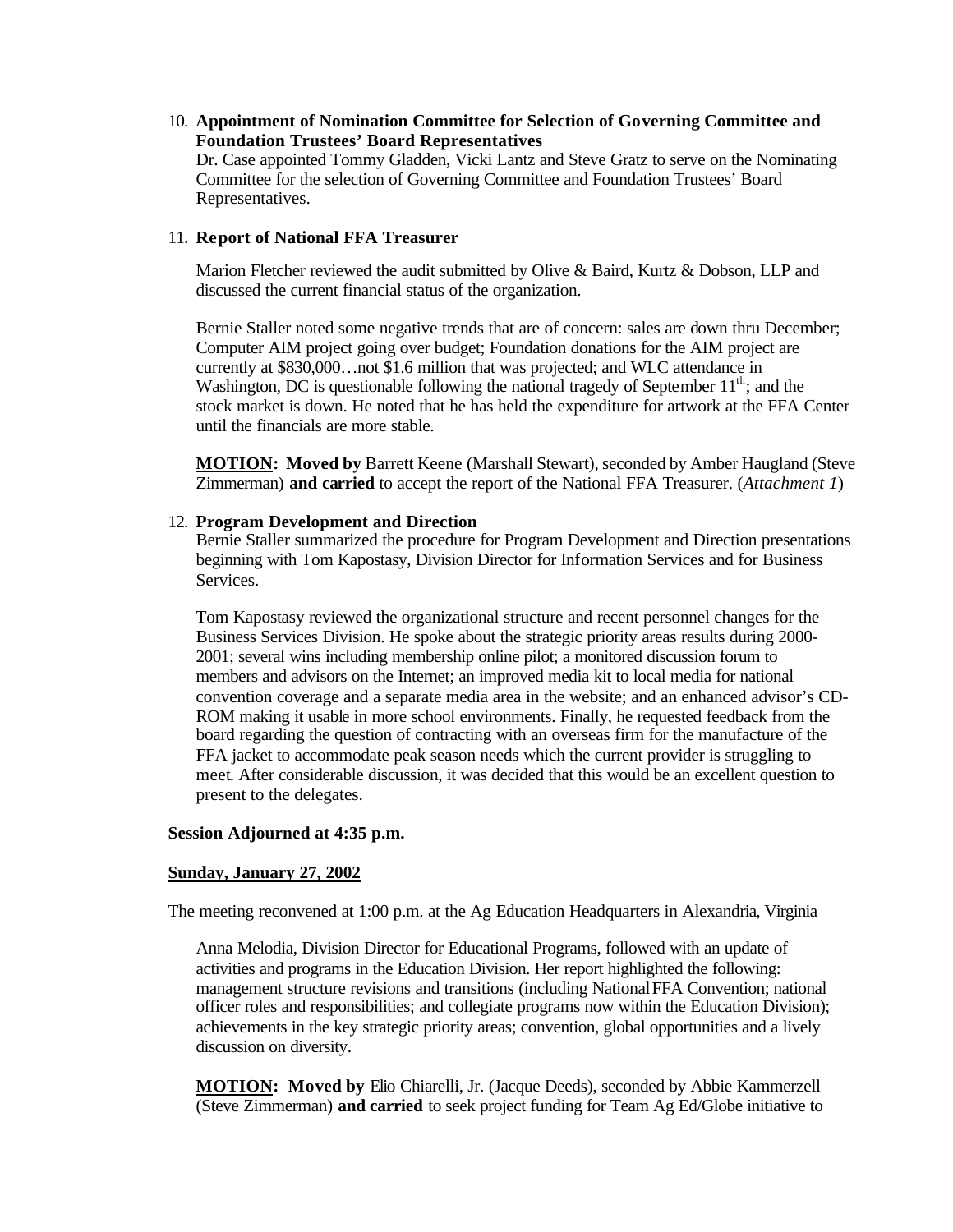provide Train-the-Trainer workshops for agriculture teachers to become certified GLOBE soils and hydrology trainers. *(Attachment 2)*

**MOTION: Moved by** Elio Chiarelli, Jr., seconded by Barrett Keene **and failed** for the National FFA to add 10 scholarships, \$100.00 each, to the National FFA Dairy Cattle Evaluation Career Development Event to provide scholarships to the top 10 individuals in the Dairy Handler's Activity and request special project funding through the National FFA Foundation.

**MOTION: Moved by** Amber Haugland (Steve Gratz) seconded by Barrett Keene (Horacio Garza, Jr.) and carried to refer this motion back to the CDE Committee for further review and to report back to the Board of Director regarding consideration of the National FFA Dairy Handler's activity as a new Career Development Event.

**MOTION: Moved by** Elio Chiarelli, Jr. (Steve Zimmerman), seconded by Robin Niehaus (Marshall Stewart) **and carried** to accept Dr. Marty Frick as the new Food Science and Technology Career Development Event Superintendent.

**MOTION: Moved by** Abbie Kammerzell (Tommy Gladden), seconded by Elio Chiarelli, Jr. (Steve Gratz) **and carried** to accept Dr. Tracy Rutherford as the new Agricultural Communications Career Development Event Superintendent.

**MOTION: Moved by** Elio Chiarelli, Jr., seconded by Robin Niehaus to accept the recommendations of the Delegate Process Review Committee for implementation in 2002.

**MOTION: Moved by** Abbie Kammerzell, seconded by Amber Haugland **and carried** to divide the question for discussion purposes along the lines of accepting the recommendations and secondly, the implementation of the timeline.

**MOTION: Moved by** Elio Chiarelli, Jr., (Steve Gratz), seconded by Robin Niehaus (Marshall Stewart) **and carried** to adopt the recommendations of the Delegate Process Review Committee for implementation in 2002. *(Attachment 3)*

Kent Schescke, Division Director for Development and Partnership, reviewed the economic situations impacting the fundraising ability of staff and the strategies being developed to address those. Four members have been replaced on the Sponsors' Board due to personnel changes at the industry level.

The National FFA Alumni Executive Director's resignation has prompted the consideration of a volunteerism staff position that might augment the staff leadership for FFA Alumni Council and strengthen the volunteerism initiatives in the states.

Cindy Ettestad explained that the National FFA Alumni Council has embraced FFA's volunteerism initiative to mobilize volunteers to support all levels of agricultural education/FFA, especially at the local program level. In December 2001, the Alumni supported a motion for the new Executive Director's position be 30% FFA's responsibility and 70% Alumni's.

**MOTION: Moved by** Elio Chiarelli, Jr. (Jacque Deeds), seconded by Amber Haugland (Vicki Lantz) **and carried** to accept the volunteerism and agricultural education memorandum proposals "to mobilize legions of volunteers to support all levels of Ag Ed/FFA with emphasis at the local program level." (*Attachment 4*)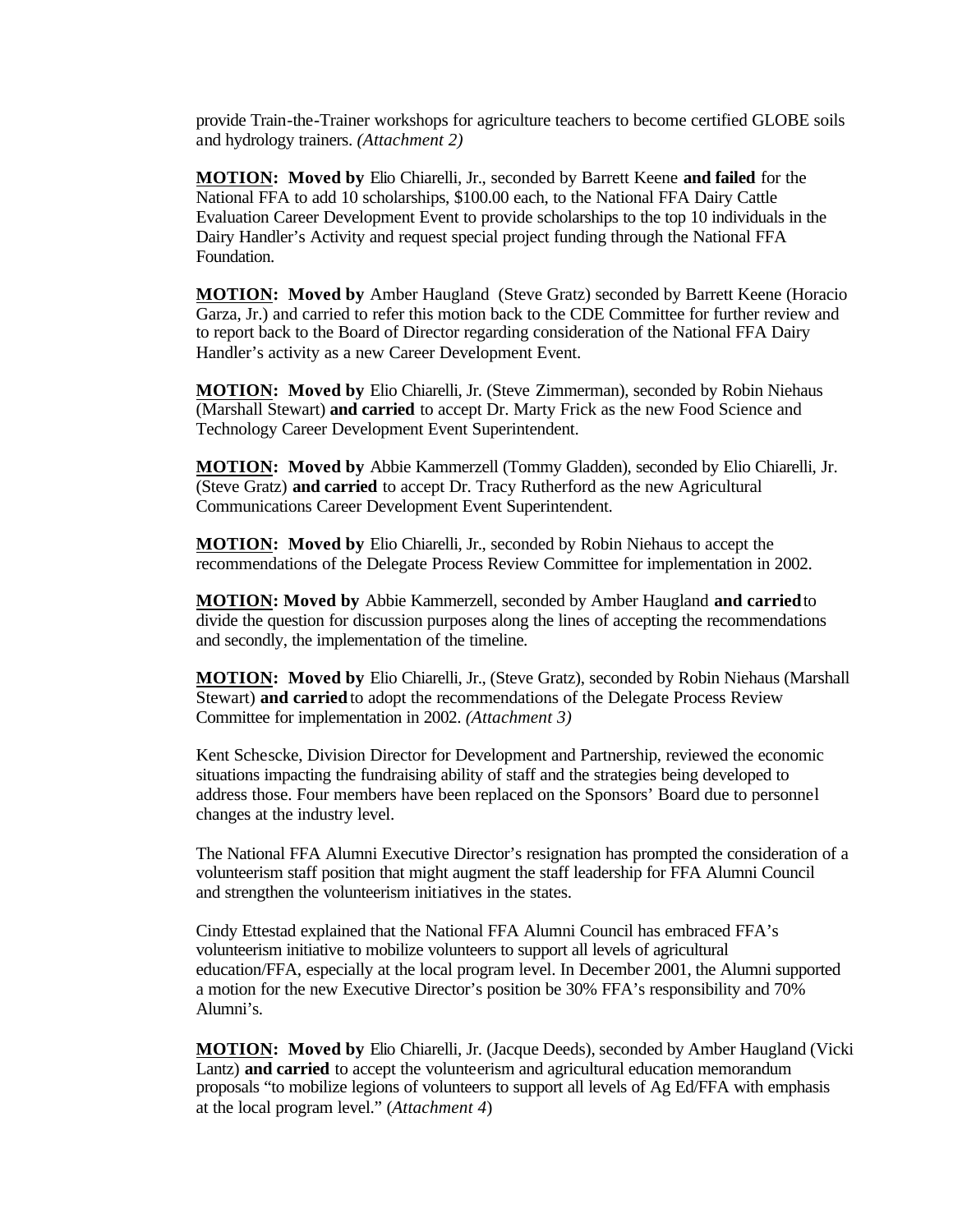In addition, Ms. Ettestad reviewed recent highlights for the National FFA Alumni including: State Leader's Conference held in Jackson, Mississippi; conclusion of the Alumni's 29<sup>th</sup> annual convention; 2001 Alumni Auction grossed over \$104,000 with the State Basket Contest remaining a huge success; over \$74,000 of support provided for various scholarships, chapter grants and rebates to state alumni associations. Outstanding Achievement Award winners were: Shirley Carte (FL); Linda Story (KY); and Monte Ladner (MS). The Outstanding Affiliate Award was presented to Denmark, Wisconsin.

#### **Session Adjourned at 4:50 p.m.**

### **Monday, January 25, 2001**

The meeting reconvened at 8:00 a.m. in Salon D  $\&$  E of the Crystal City Marriott in Arlington, Virginia.

### 13. **Standing Committee Report — Policy, Constitution and Bylaws**

Jacque Deeds, Chairperson, presented the report for the Policy, Constitution and Bylaws Committee. Dr. Deeds thanked the Policy Committee for their contributions and offered the following motions:

**MOTION: Moved by** Robin Niehaus (Vicki Lantz), seconded by Elio Chiarelli, Jr. (Steve Zimmerman) **and carried** that Division 2 Operations, Section A Governance, Item 7 Strategic Plan of the National FFA Organization, Policy 1 – The National FFA Organization will be guided by a strategic plan that is approved by the National FFA Board of Directors, be added to the Policy Book.

**MOTION: Moved** by Amber Haugland (Jacque Deeds), seconded by Abbie Kammerzell (Tommy Gladden) and carried to recommend to the National FFA President (reference to Article XIII – Committees) that the National FFA Officers be appointed as the Auditing committee and the Program of Activities Committee.

**MOTION: Moved by** Elio Chiarelli, Jr. (Horacio Garza, Jr.), seconded by Amber Haugland (Bob Heuvel) **and carried** to add the Monday following the National FFA Convention to the existing organization-wide holidays scheduled for the employees, entitled "Post Convention Holiday."

**MOTION: Moved by** Abbie Kammerzell (Jacque Deeds), seconded by Barrett Keene (Marshall Stewart) **and carried** to submit the following proposed constitutional amendment to the delegates of the 75<sup>th</sup> National FFA Convention....*that a new Article 16 be added to the National FFA Constitution to clarify the parliamentary authority of the organization as follows:*

#### *Article 16 – Parliamentary Authority*

**The rules contained in the current edition of** *Robert's Rules of Order Newly Revised* **shall govern the National FFA Organization in all cases to which they are applicable and in which they are not inconsistent with this constitution and bylaws, any special rules of order the National FFA Organization may adopt, and any statutes applicable to this organization that do not authorize the provisions of this constitution and by laws to take precedence.**

Note: Current Article 16 becomes Article 17.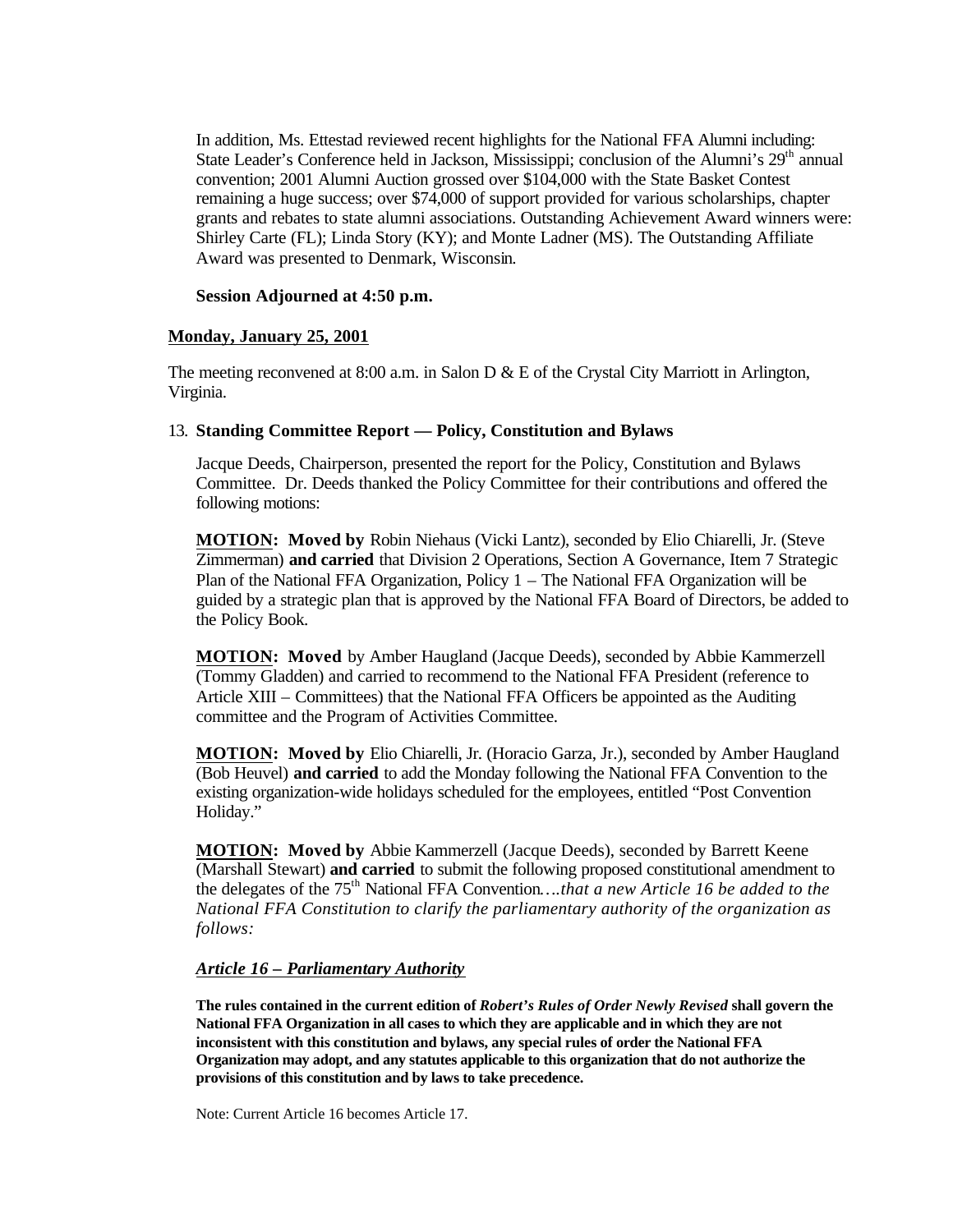**MOTION: Moved by** Elio Chiarelli, Jr. (Tommy Gladden), seconded by Amber Haugland (Vicki Lantz) **and carried** to approve the development of privacy policies and operational procedures for National FFA Organization in all areas of communication. (*Attachment 5*)

Jacque reported that the Policy Committee recommended no action be taken regarding a proposal from California to add an item in the FFA Manual under "Proper Use of the FFA Jacket" that would allow "a current FFA lapel pin or badge be worn on the right jacket collar."

**MOTION:** Moved by Robin Niehaus (Bob Heuvel) seconded by Barrett Keene (Marshall Stewart) **and carried** to refer the issue to the delegate process for their consideration at the 75<sup>th</sup> National FFA Convention and make a recommendation to the Board in January 2003.

#### 14. **Standing Committee Report — Finance**

Tommy Gladden, Chairperson, presented the report for the Finance Committee. Mr. Gladden thanked the committee members.

**MOTION: Moved by** Barrett Keene (Vicki Lantz), seconded by Abbie Kammerrell (Jacque Deeds) **and carried** to approve the 2000-2001 FFA organization audit as completed and distributed by Olive& Baird, Kurtz & Dobson LLP. *(Attachment 6)*

**MOTION: Moved by** Amber Haugland (Tommy Gladden), seconded by Robin Niehaus (Bob Heuvel) **and carried** to provide \$87,000 from capital reserves to cover the attached schedule of equipment related requests. *(Attachment 7)*

**MOTION: Moved by** Abbie Kammerzell (Steve Zimmerman), seconded by Amber Haugland (Horacio Garza, Jr.) **and carried** to allocate \$173,000 from capital reserves as available, or from operating reserves as available, to continue funding of AIM project initiatives.

**MOTION: Moved by** Robin Niehaus (Tommy Gladden), seconded by Elio Chiarelli, Jr. (Jacque Deeds) **and carried** to allocate \$415,000 from capital reserves as available, or from operating reserves as available, subject to the availability of funds and the approval of the COO that adequate reserves exist to handle all known contingencies, to continue funding of the AIM Project initiatives.

Mr. Gladden expressed appreciation for the work of the members of the Finance Standing Committee, the Treasurer, Comptroller and other national FFA staff.

## 15. **Special Committee Report — 75th National FFA Anniversary Committee** Vicki Lantz, Chairperson, presented the report for the  $75<sup>th</sup>$  Anniversary Committee. The committee members shared the importance of a "take home piece" memento as a commemoration of the diamond anniversary. They also felt that involvement and visibility of past national officers was of major importance.

Kent Schescke shared the logos that have been developed for "FFA at 75. One Mission: Student Success" and key messages to support the theme. Several consultants expressed the importance of the visibility of the Student Success theme. *(Attachment 8)*

Marshall Stewart asked about the viability of a publication of **FFA at 75**, similar to the publication of **FFA at 50** and **FFA at 25**. He stated that he would like to see this done.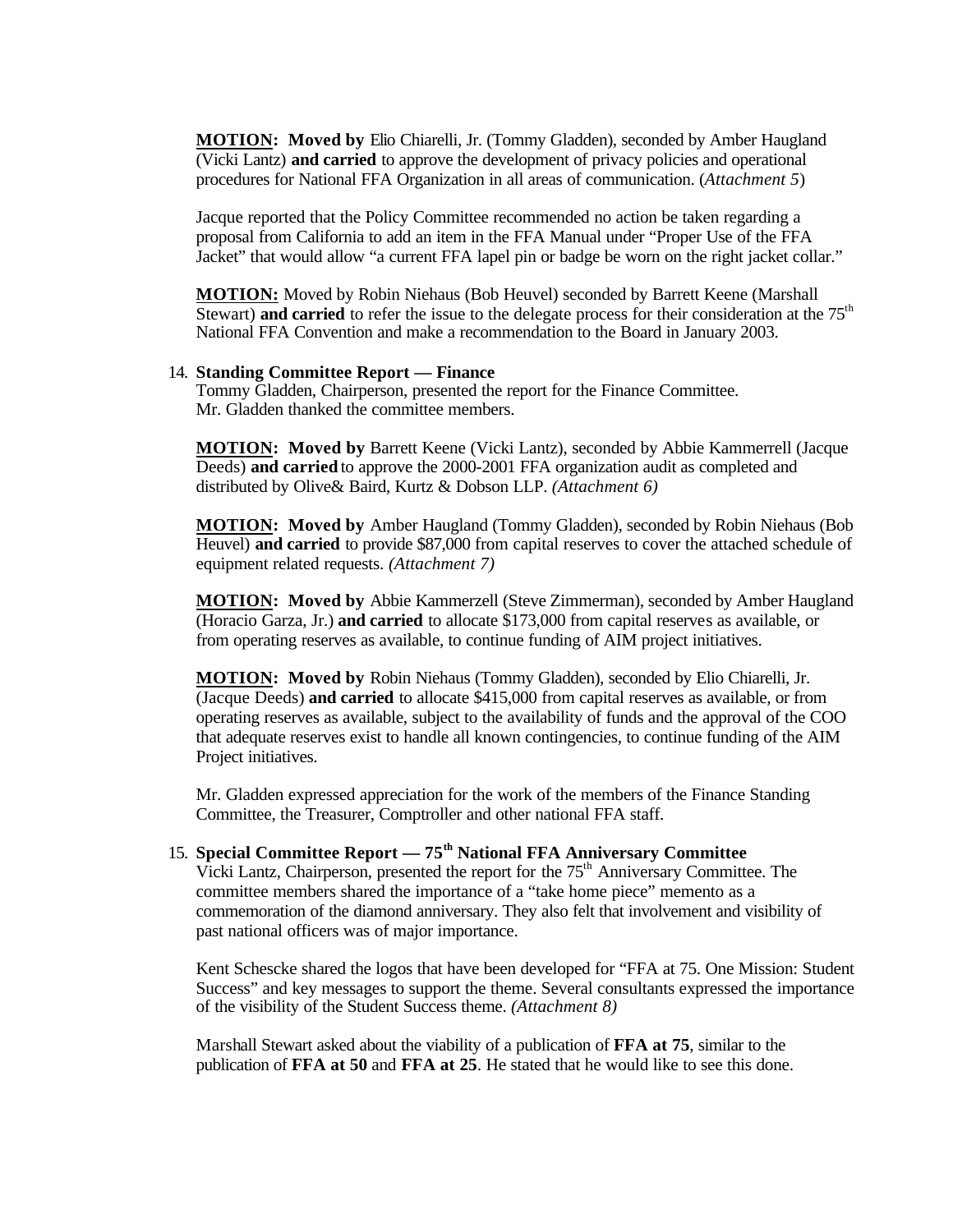## 16. **Special Committee Report — Research**

- ß Wade Miller, Chairperson, presented information on behalf of the Research Committee.
- **Exercise For Proposals (RFP's) that focus on teacher recruitment, retention, and** mentoring have been developed but not released due to financial constraints. The RFP's are on hold until funds become available.
- The Research Committee will continue to assemble research related to the Ag Ed family for use by FFA staff. This research will come from the Regional AgEd Research Conferences as well as the National AgEd Research Conference (NAERC).
- The Committee will solicit summaries of research pertinent to AgEd teachers in a news release or news story form. These articles will be edited and published on the Web and maybe in News and Views (NAAE Newsletter).
- ß Funds are available to continue research on the StrengthsFinder Profile. This will be limited to the states that have previously participated. They are: Colorado, Georgia, Montana, Nebraska, New York, North Carolina and Ohio.

## 17. **Administrative Items — Bernie Staller**

- Cease and desist order was implemented for trademark violation and satisfactorily resolved with Mayesh Wholesale Florist, Inc. of California.
- ß Art project at FFA Center on hold due to financial strains under the current economy.
- Bernie presented some dream catchers to the board members and shared with everyone his comments to the National FFA staff at the holiday celebration in December…that is the FFA emblem can be seen as a "dream catcher" and that everyone can view it as a symbol for "making a positive difference" in the lives of others.

## 18. **Nominating Committee Report — Tommy Gladden**

Tommy Gladden reported that the Nominating Committee recommends Marshall Stewart and Bob Heuvel be nominated to serve on the Governing Committee of the National FFA Organization beginning July 1, 2002.

**MOTION: Moved by** Abbie Kammerzell (Tommy Gladden), seconded by Elio Chiarelli, Jr. (Steve Zimmerman**) and carried** to accept the Nominating Committee's report and elect Marshall Stewart and Bob Heuvel to serve on the Governing Committee beginning July 1, 2002.

## 19. **Unfinised Business:**

- ß Marshall Stewart asked if the Chairman needed additional input or work from the Board to bring closure to the USDE issues discussed at the board retreat. The Chairman invited emails from individuals if they had ideas to include in a package that will be developed to strengthen the partnership with the new administration leaders at USDE.
- Coleman Harris asked if the Board wanted to take any action regarding research.
- **Marshall Stewart noted that the trend in states to legislate testing standards challenges the** integral component of FFA in agricultural education by denying the inclusion of membership related questions in final testing. A consensus was expressed that the FFA needs to address this legislative issue and take a position to support the states.
- Elio Chiarelli, Jr. asked if the national officers wanted to take action on the Program of Activities.
- Vicki Lantz asked for clarification from three issues.... nepotism, travel policy, and white pants elimination for the National FFA Chorus which had been attributed to the Board of Directors. These items were deemed operational issues and decided by the FFA administration as operational policy. Related to this, Marshall Stewart requested some